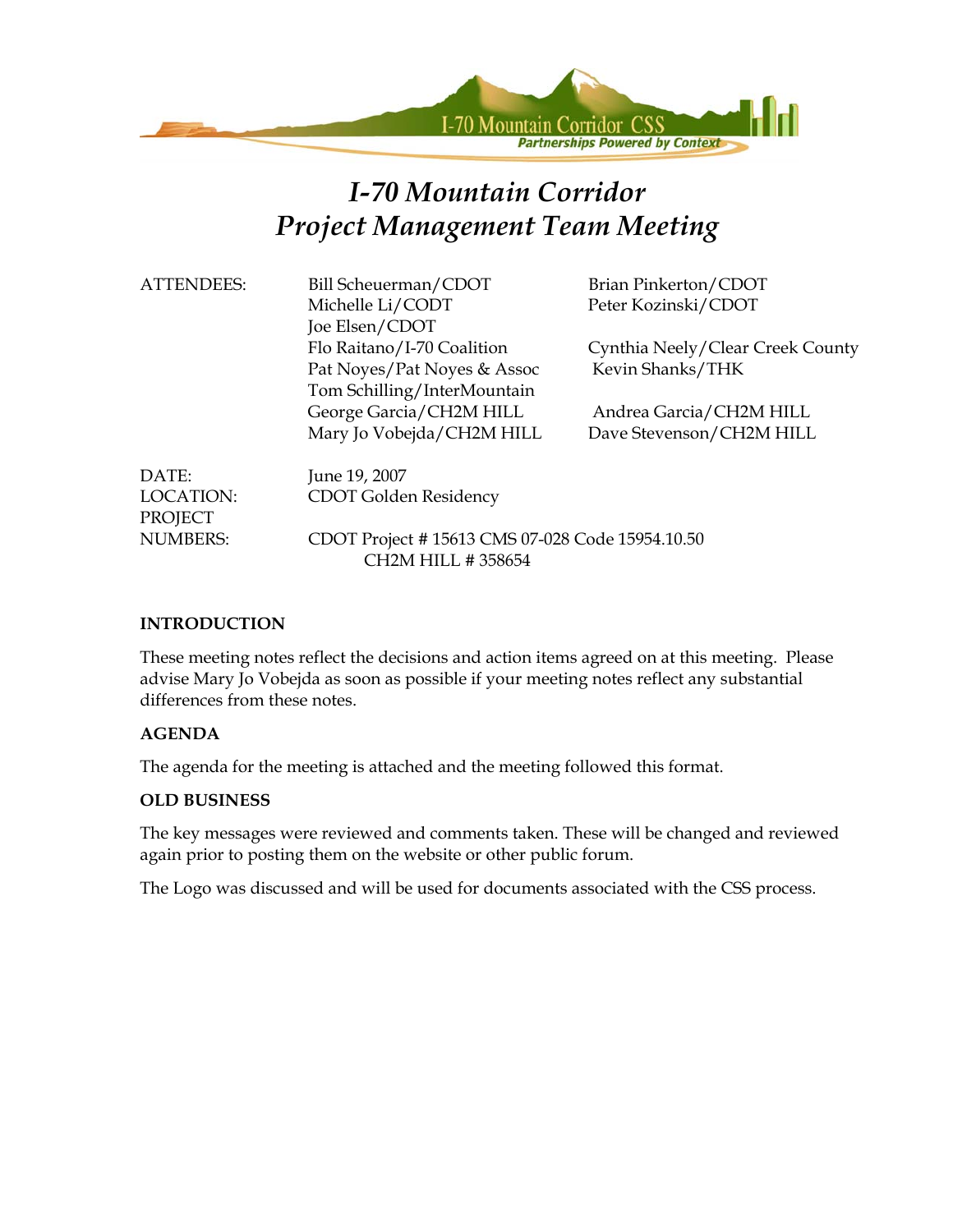The PMT Mission was reviewed. This was developed using the individual goals discussed during our May PMT meeting. The mission as presented and suggested changes are shown below.

# *The I-70 PMT Mission*

The I-70 Mountain Corridor is unique in the world. A combination of elements from corridors across the country: mountains and valleys; cities and scenic views; places to stop and linger; destinations and activities; places to live; history to experience; a world of snow, tundra, rivers, flowers, stars, wildlife and people.

To honor this amazing place, the I-70 CSS Project Management Team is determined to move world-class solutions forward by designing a principle-driven process that involves everyone, produces decisions, and constructs projects that stand the test of  $\cup$ time.

The I-70 Mountain Corridor will become the nation's standard for collaboration, partnerships, transportation innovation, and environmental sustainability.

We wish to leave a legacy to the I-70 Mountain Corridor --

 A breathtaking solution accomplished together.

# *The I-70 PMT CSS Mission*

The I-70 Mountain Corridor is unique in the world. A combination of elements from corridors across the country: mountains and valleys; towns and scenic views; places to stop and linger; destinations and activities; places to live; history to experience; a world of snow, tundra, rivers, flowers, stars, wildlife and people $\cap$ 

To honor this amazing place, the  $I^2$ 70 CSS Project Management Team is determined to move world-class solutions forward by designing a principle-driven process that involves everyone, produces decisions, and result in projects that stand the test of time.

The I-70 Mountain Corridor will become the nation's standard for collaboration, partnerships, transportation innovation, and environmental sustainability.

We wish to leave a legacy to the I-70 Mountain Corridor --

**Breathtaking solutions accomplished together.** 

### **SEAMLESS APPROACH**

During the May PMT meeting a proposal was made to begin the CSS context setting process and have the Corridor Context completed to use during the PEIS Collaborative Process. The project team put together an approach with benefits to using the process. A flow chart was put together to graphically show the order of steps for each of the processes and their interaction. Also developed were agendas for 2 Corridor Team meetings and for a public open house for each of the 3 segments.

The PMT discussed the introduction, the flow chart, and the agendas. Several suggestions were made for changes to the documents. The PMT agreed with the proposal and the general approach. The next step will be to present to Jeff Kullman/CDOT the proposal.

The following suggests were made for each of the documents presented.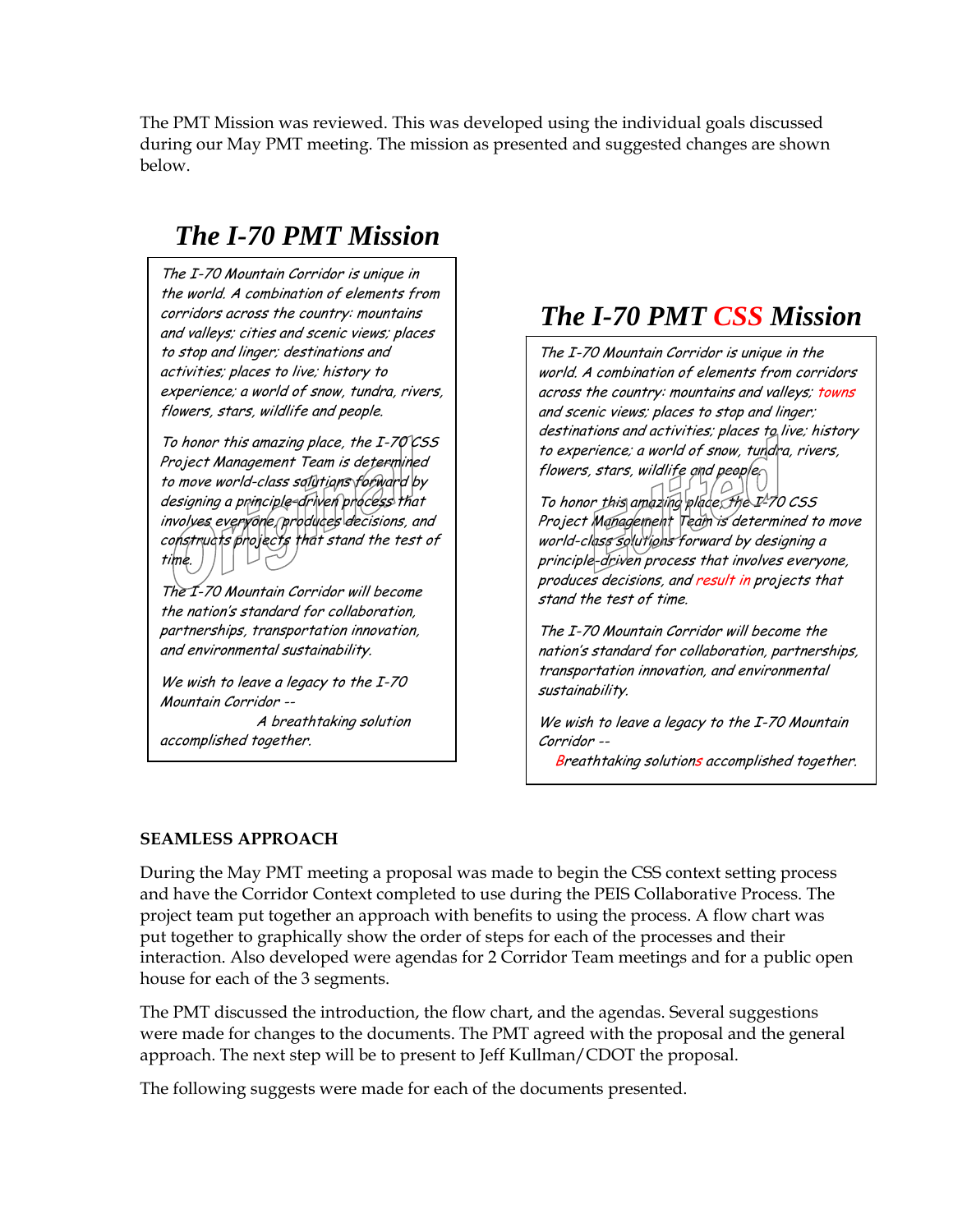| Document                 | Location                                              | <b>Suggested Changes</b>                                                                |  |
|--------------------------|-------------------------------------------------------|-----------------------------------------------------------------------------------------|--|
| A Seamless Approach      | 2 <sup>nd</sup> bullet                                | Change collaborative to coordinated and<br>change PEIS to ongoing efforts               |  |
|                          | 1 <sup>st</sup> text box                              | Change has engaged to is engaging                                                       |  |
|                          | Bottom text box                                       | Change design to develop                                                                |  |
| Flow Chart               | <b>PEIS Process Definition</b>                        | Add triple line box around                                                              |  |
|                          | <b>Early Action Projects</b>                          | Change to Identified Projects for Expedited<br>Implementation                           |  |
|                          | I-70 Guidance Manual and<br>Design Guidelines Updates | Add shading                                                                             |  |
|                          | 3 column area                                         | Enclose in a larger box and add an arrow for<br>ongoing coordination                    |  |
| <b>Context Sensitive</b> | Text boxes                                            | Move Example to cover all 3 text boxes                                                  |  |
| Solutions                |                                                       | Change Right-of-way impacts to Protection<br>of Natural Environment                     |  |
| Corridor Team            | Kick - off Workshop<br>Agenda                         | Change to 9 a.m. to 3 p.m.                                                              |  |
| Agendas                  |                                                       | Add an introduction to the National CSS<br>Program                                      |  |
|                          |                                                       | Add What is a Context Statement and how<br>will it be used                              |  |
|                          |                                                       | Add What is my role in the CSS process                                                  |  |
|                          |                                                       | Discuss comments, concerns, issues gathered<br>during the PEIS                          |  |
|                          |                                                       | Delete Solicit ideas about effective public<br>meeting techniques                       |  |
|                          |                                                       | Add what are the measures of success for<br>public meetings                             |  |
|                          |                                                       | Add next steps                                                                          |  |
|                          | Context Workshop Agenda                               | Change to 9 a.m. to 3 p.m.                                                              |  |
|                          |                                                       | Use CSS experts to help set expectations for<br>what the CSS process can and can not do |  |
|                          |                                                       | Add What is a Context Statement and how<br>will it be used                              |  |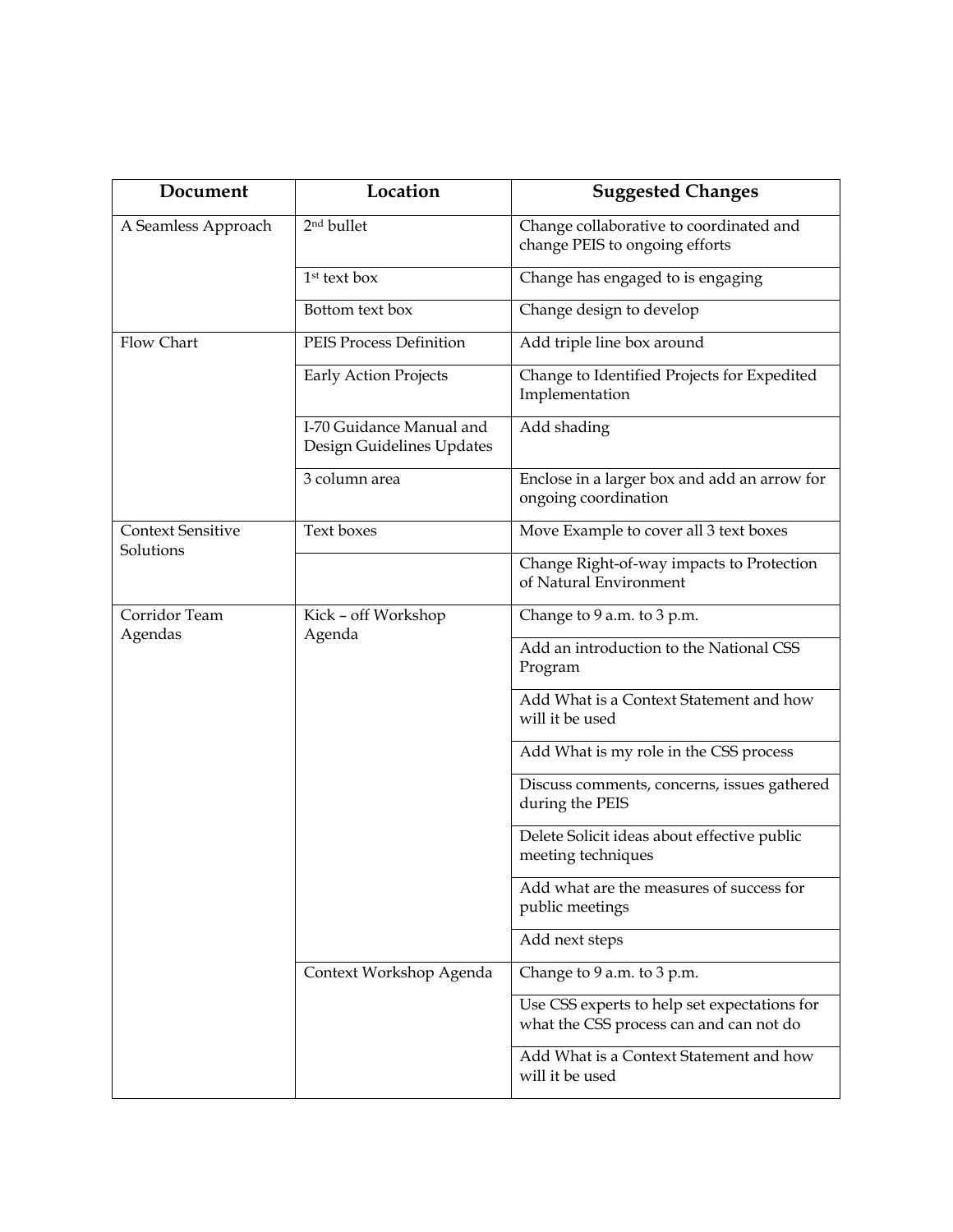Other suggestions included:

- Having a FHWA or national expert as a presenter at the Kick-off Workshop to discuss the National CSS Program, where it came from and status
- Have joint meetings with the PEIS facilitator to coordinate these meetings with their process and information needs
- Photo exercise is a great idea. We may want to have people pick their 3 favorite photos, or the 3 most significant photos to them.

#### **APRIL 17TH WORKSHOP**

The report for the Chain Station workshop will be completed now that the bids have been opened.

Future CSS processes, such as the Chain Station workshop, will have 3 reports produced:

- 1. Preliminary Report to document the workshop, this will include the notes taken during the breakout sessions. These reports will be distributed to all attendees who request them at the initial workshop.
- 2. Draft Report will document decisions or actions resulting from the workshop. Distribution of these reports will be determined based on the results, the PMT and Corridor Team will be recipients.
- 3. Final Report will document final actions such as bid results in the case of the Chain Station project. The CSS team may or may not complete the final documentation; some projects may take the results of CSS workshops into their Tier 2 documents.

# **Debriefing Exercise**

#### **What Worked Well**

Members of the Project Management Team were asked to discuss aspects of the Chain Station Workshop that they thought worked well. Responses from the PMT included:

- The workshop put the project in a larger context, it broadened the discussion
- Multiple interests were at the table
- Many of the right people were there
- The workshop provided insights beyond just the chain stations
- Good ideas resulted from broader participation
- Consensus was developed through open discussion
- The format of the workshop "leveled the playing field"
- It allowed everyone to hear one another
- Chocolate chip cookies

### **Was the Objective Met?**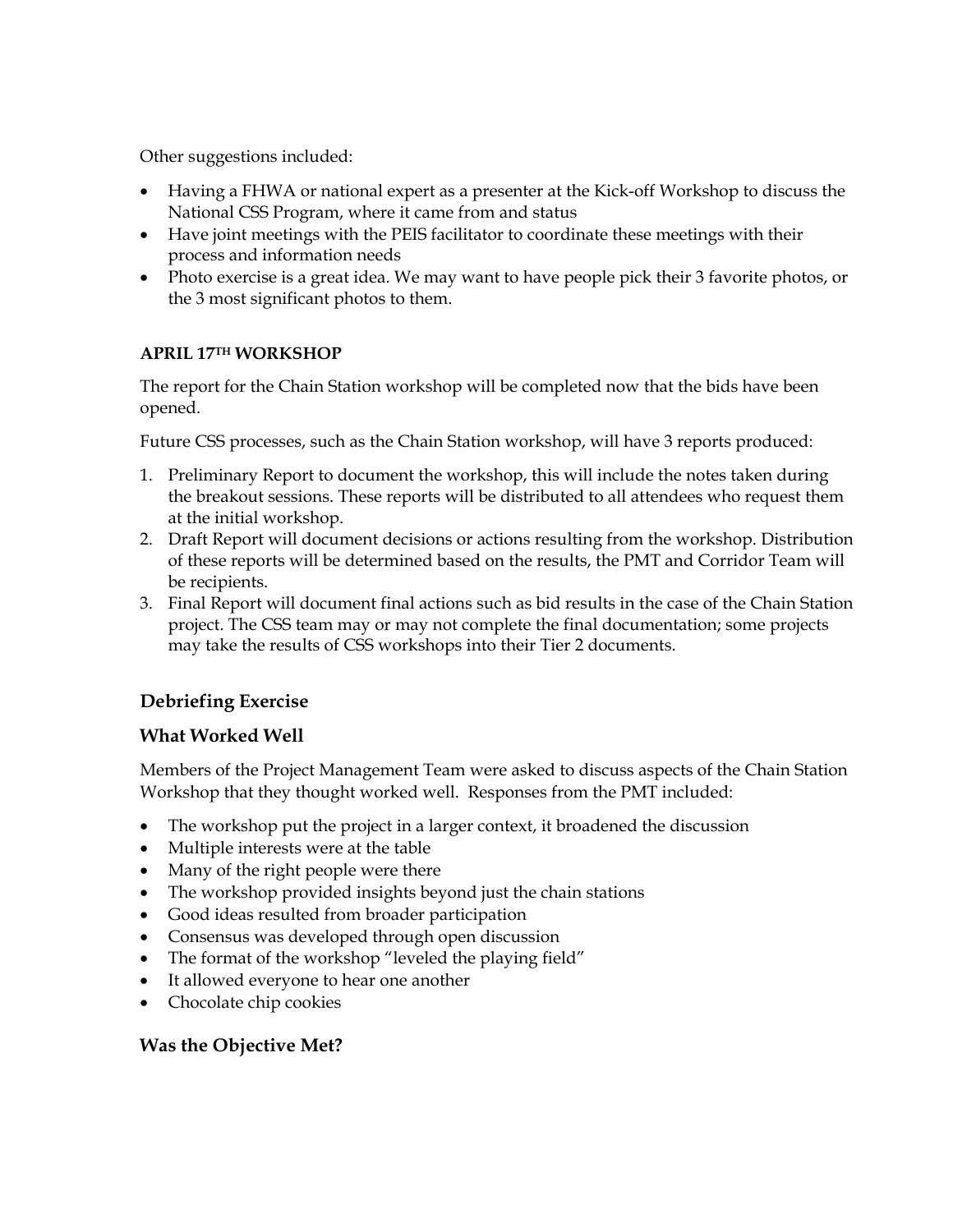The objective of the workshop was to provide a Context Sensitive Solution review of the design approach to the I-70 Mountain chain stations. The PMT was asked if the objective met. The general consensus was that it was met over a series of meetings resulting from the dialogue started at the workshop. The workshop created the basis for consensus and followup that allowed a solution to unfold through additional meetings.

#### **Areas for Improvement**

The PMT felt that expectations should have clarified in the beginning and the process should have been defined up front. The series of meetings that resulted from the initial workshop were not anticipated and many participants initially believed that solutions would be finalized at the workshop. Other suggestions made by the PMT to improve the workshop format in future applications included:

- Make sure the right people are there, those who can make commitments on behalf of their organization or constituents
- CDOT should be at the table as a stakeholder, not as the facilitator
- Good facilities are important, make sure the breakout areas allow participants to hear each other
- Make sure the right amount of technical information is provided at the right time
- Hold the workshop early in the design process
- Prepare the designers, coach them on their role in the CSS process and the workshop
- Commitment to the process needed by all stakeholders

### **Additional Input**

A survey will be distributed to workshop participants with questions similar to those discussed by the PMT. This feedback will be included in a final summary document.

### **WRAP UP**

The next PMT meeting will be July 17, 2007.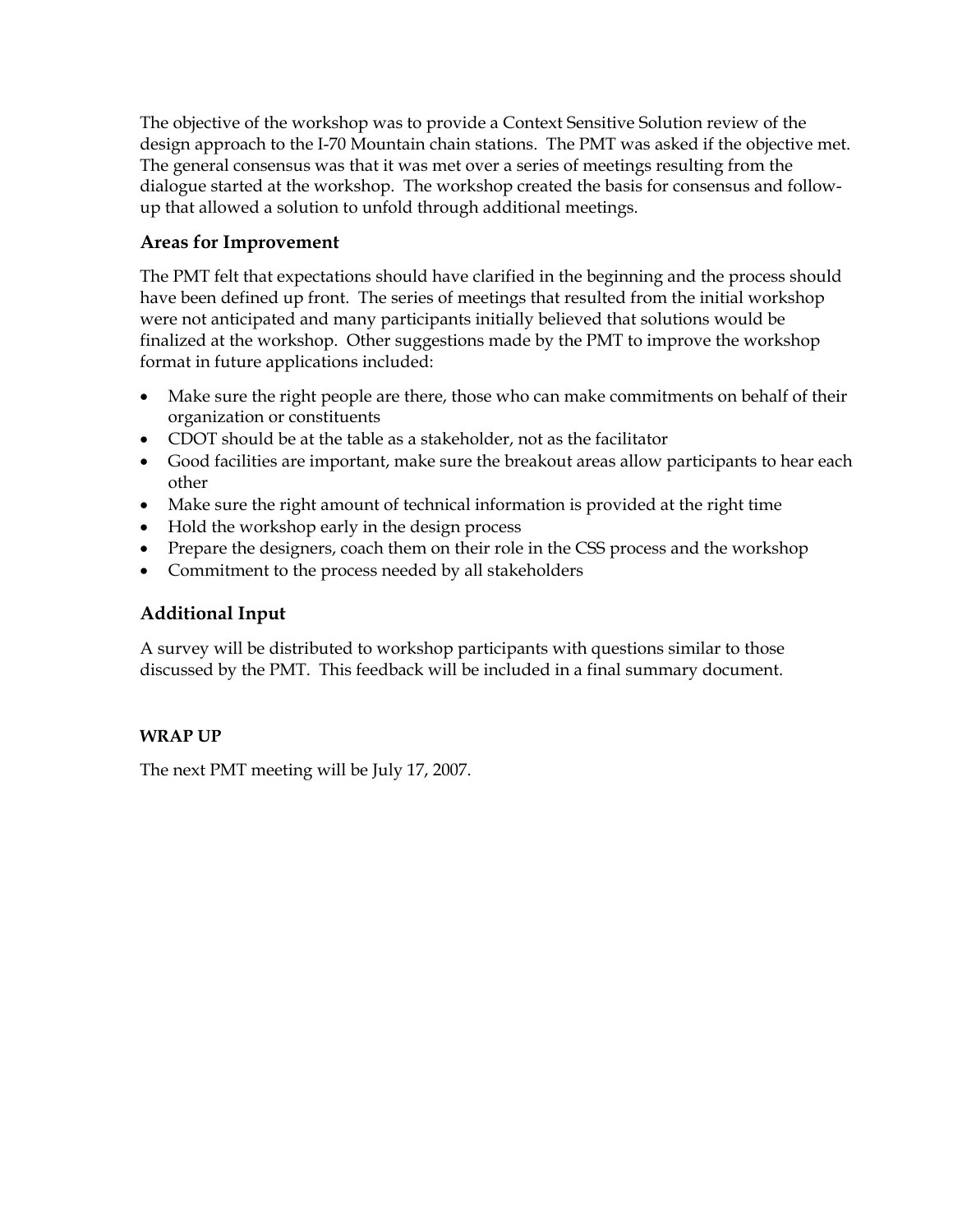# *I-70 CSS*

# *Project Management Team Meeting*

CDOT Project Number 15613 CMS 07-028 CDOT Code 15954.10.50 CH2M HILL Project Number 358654

Tuesday June 19, 2007

9:00 a.m. to noon

## **AGENDA**

#### **1. Schedule for Upcoming Meetings:**

| Date            | Time           | Location  | Description/Purpose     |
|-----------------|----------------|-----------|-------------------------|
| June 19, 2007   | $9:00a - noon$ | Golden    | Project Management Team |
|                 |                | Residency |                         |
| July 17, 2007   | $9:00a - noon$ | Golden    | Project Management Team |
|                 |                | Residency |                         |
| August 21, 2007 | $9:00a - noon$ | Golden    | Project Management Team |
|                 |                | Residency |                         |

#### **2. Old Business**

Key Messages Our PMT Mission

Logos

## **3. Seamless Approach**

# **4. April 17th Workshop**

Report plan

Debrief

| Debrief Agenda |                                                                |  |
|----------------|----------------------------------------------------------------|--|
|                | Objectives                                                     |  |
|                | - What were the objectives of the workshop?                    |  |
| $\bullet$      | Review of the days events                                      |  |
| $\bullet$      | What worked well?                                              |  |
|                | Were the objectives met?                                       |  |
|                | - If not, in what way?                                         |  |
|                | - Possible reasons or areas for improvement                    |  |
|                | Lessons learned                                                |  |
|                | - What principles are important to follow in future workshops? |  |